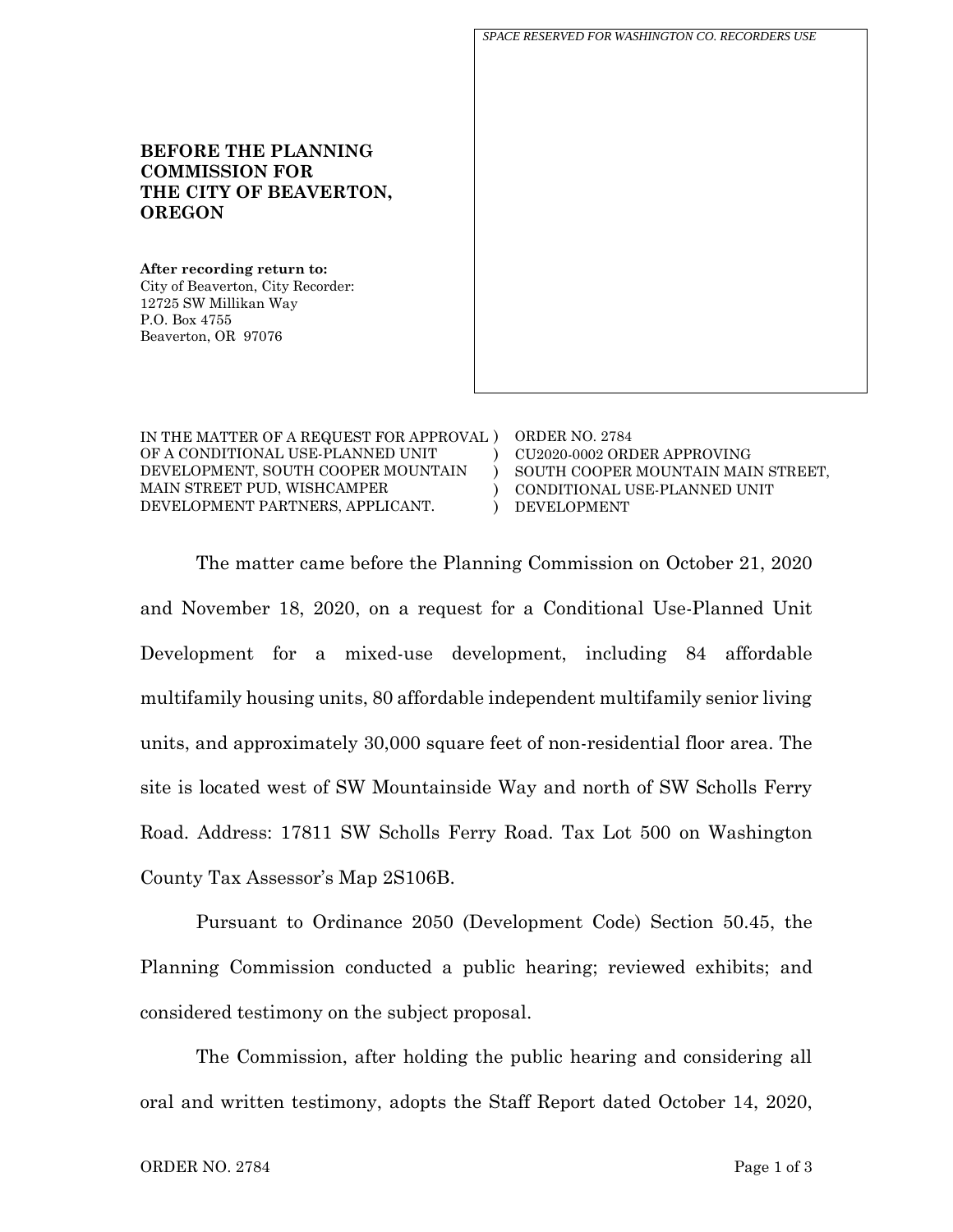Supplemental Memorandum dated October 20, 2020, Supplemental Memoranda dated October 21, 2020 and Supplemental Memorandum dated November 18, 2020, and the findings contained therein, as applicable to the approval criteria contained in Sections 40.03 and 40.15.15.4.C of the Development Code.

Therefore, **IT IS HEREBY ORDERED** that **CU2020-0002** is **APPROVED**, based on the testimony, reports and exhibits, and evidence presented during the public hearing on the matter and based on the facts, findings, and conclusions found in the Staff Report dated October 14, 2020, Supplemental Memorandum dated October 20, 2020, Supplemental Memoranda dated October 21, 2020 and Supplemental Memorandum dated November 18, 2020 and the findings contained therein, subject to the conditions of approval as follows:

## **A. General Conditions:**

1. Ensure that the Major Adjustment – Affordable Housing (ADJ2020- 0002), New Conditional Use (CU2020-0003), Design Review Three (DR2020-0067), Parking Determination – Shared Parking (PD2020- 0002), and Zoning Map Amendment (ZMA2020-0005) applications have been approved and are consistent with the submitted plans, or as modified by the decision-making authority. (Planning/ES)